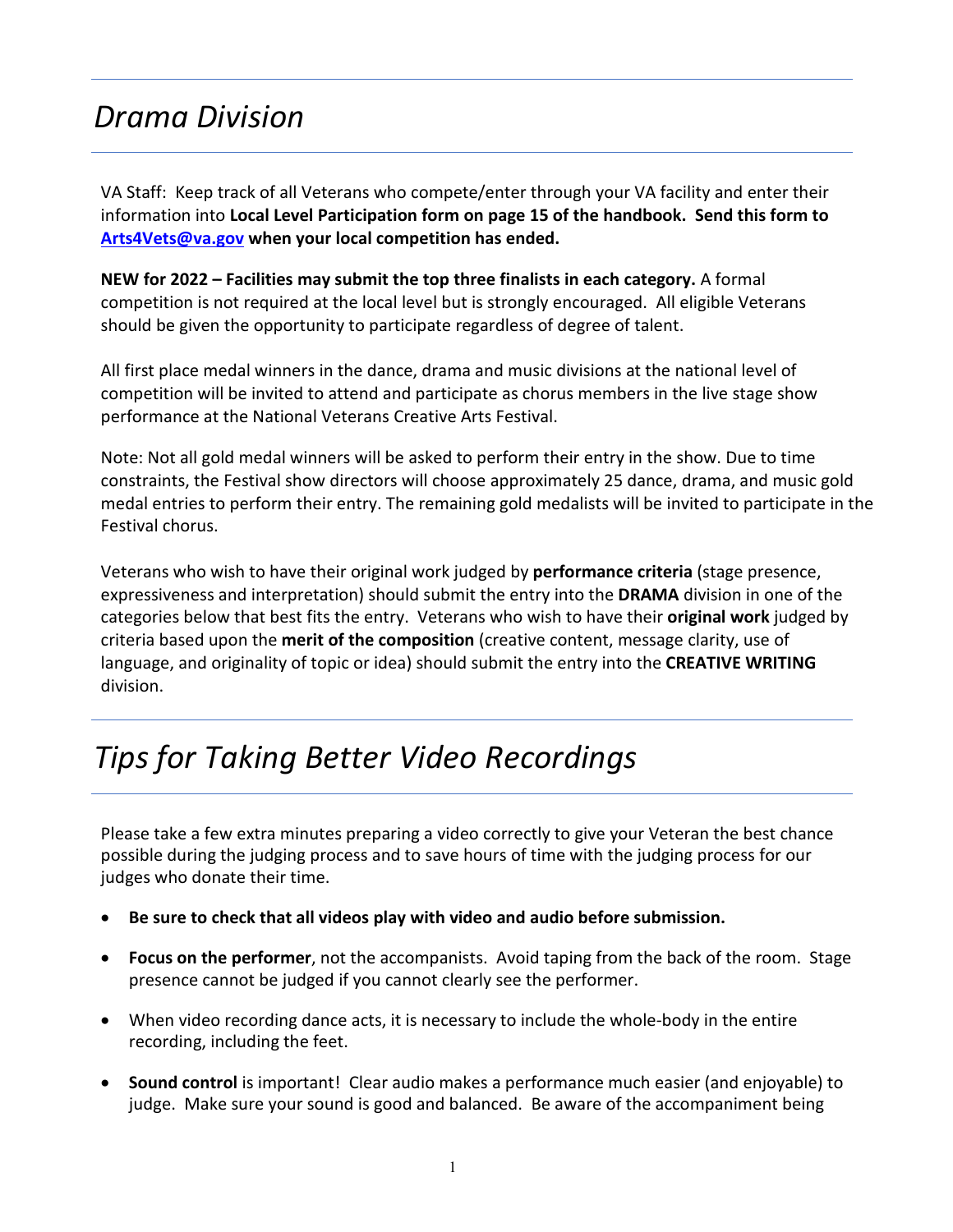too loud. Oftentimes we see/hear the speaker/player is next to the video camera and it is difficult to hear the performer.

- Consider holding your local competition and then video recording ONLY the acts that will be sent forward for national judging.
- **Dance, drama, and music entries** will be accepted digitally (MP4, WMV, MOV) through the Arts4Vets App.
- TITLE PAGE Each entry must have a title page displayed prior to the entry being shown. The title page should include the Category and the Title of the Entry. The title page can be inserted during the editing process or it can be done manually prior to the taping. It is acceptable to hold up a handwritten sign that states the category and title of piece.

## *Drama Division Rules*

- 1. All entries in the dance, drama and music divisions must be recorded after October 1, 2021.
- 2. Suggested length of performance no longer than three minutes.
- 3. Judges reserve the right to move an entry to the appropriate category or disqualify the entry if rules are not followed.
- 4. The **addition of staff, volunteer(s), and/or Veterans who are not eligible Veterans to any entry will result in disqualification.** However, if a drama entry requires a female character and no eligible female Veterans are available, the part may be read by a female volunteer or staff member. *Although the National Veterans Creative Arts Program recognizes the therapeutic value of participation of staff, volunteers and ineligible Veterans in groups, it is essential in keeping with the fairness of the competition that only eligible Veterans are competing against each other.*
- 5. All Veterans must contribute significantly to the presentation in a dramatic way **and be seen on the video** for an entry to be submitted into a group category.
- 6. TITLE PAGE Each entry must have a title page displayed prior to the entry being shown. The title page should include the Category and the Title of the Entry. The title page can be inserted during the editing process or it can be done manually prior to the taping. It is acceptable to hold up a handwritten sign that states the category and title of piece.

*Note: VA staff contact persons will be notified via E-mail with the competition results.*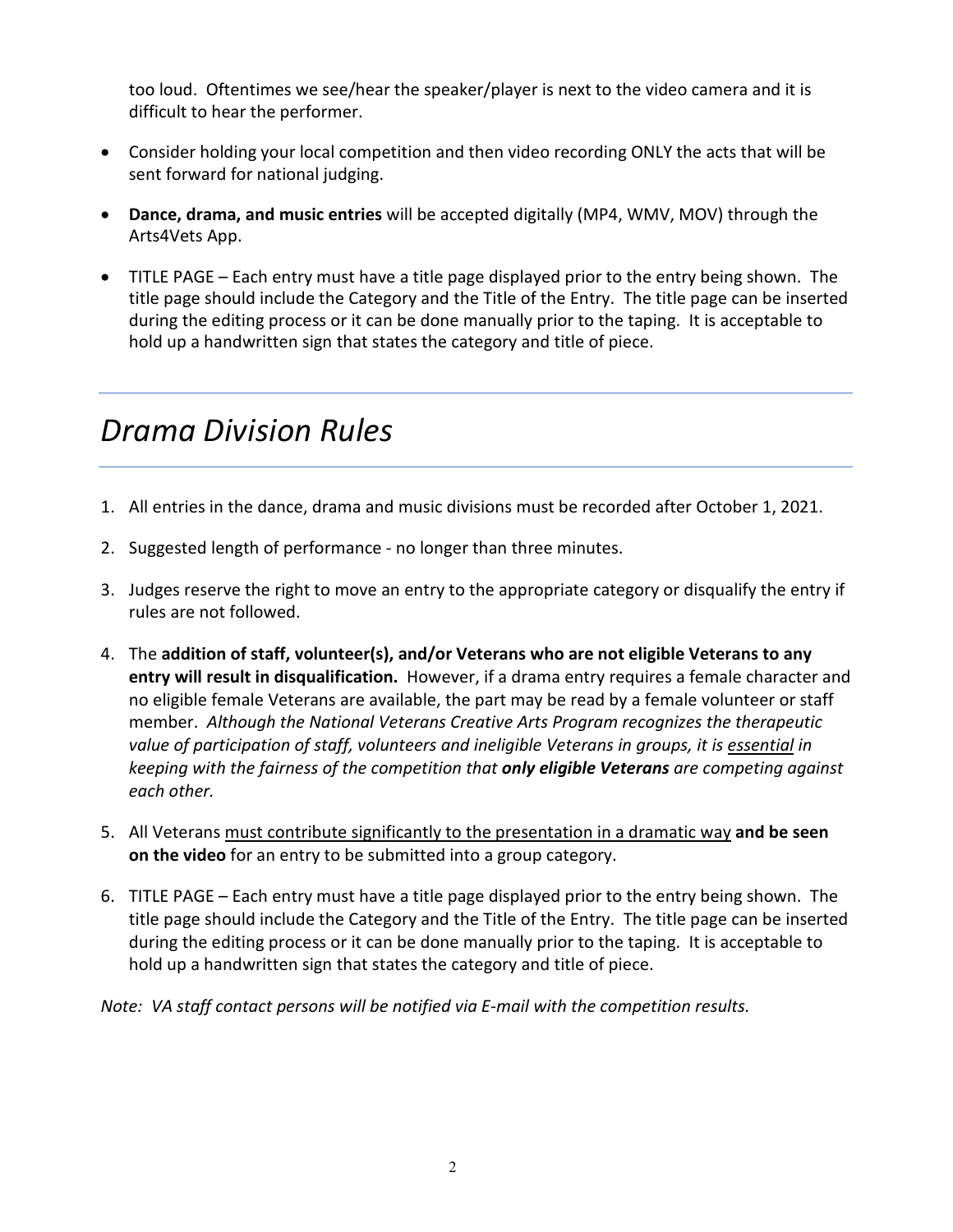### *Drama Categories*

- **1. Dramatic Prose** Solo or group. A composition in ordinary speech or writing (not poetry). For example: a reading or excerpt from a speech.
- **2. Patriotic Prose** Solo or group. A composition in ordinary speech or writing (not poetry) with content that relates to American patriotism.
- **3. Inspirational Prose** Solo or group. A composition in ordinary speech or writing (not poetry) with content that is of spiritual nature.
- **4. Comedy Prose** Solo or group. Any drama of light and amusing character.
- **5. Dramatic Poetry** Solo or group. A verse composition.
- **6. Patriotic Poetry** Solo or group. A verse composition with content that relates to American patriotism.
- **7. Inspirational Poetry** Solo or group. A verse composition with content that is of an inspirational nature.
- **8. Comedy Poetry** Solo or group. A verse composition of light and amusing character.
- **9. Interpretive Performance-Dramatic** Solo or group. A presentation that involves acting, movement, and props.
- **10. Interpretive Performance-Novelty** Solo or group. A presentation that is of light and amusing character involving acting, movement and props. Mime, juggling, magic, puppetry and ventriloquism should be submitted into this category.
- **11. Multimedia (UPDATED DEFINITION)**  Solo or Group. Using a combination of art forms, entries in this category creatively showcase an array of original artistic mediums and crafts such as film, literature, performance, music and sound, drama, visual arts, or design. The entire entry should be original and created by only by eligible Veterans. Entries may be submitted as images, text, or video submissions. Judging criteria for this category: Structure and Organization; Originality and Creativity; Total Presentation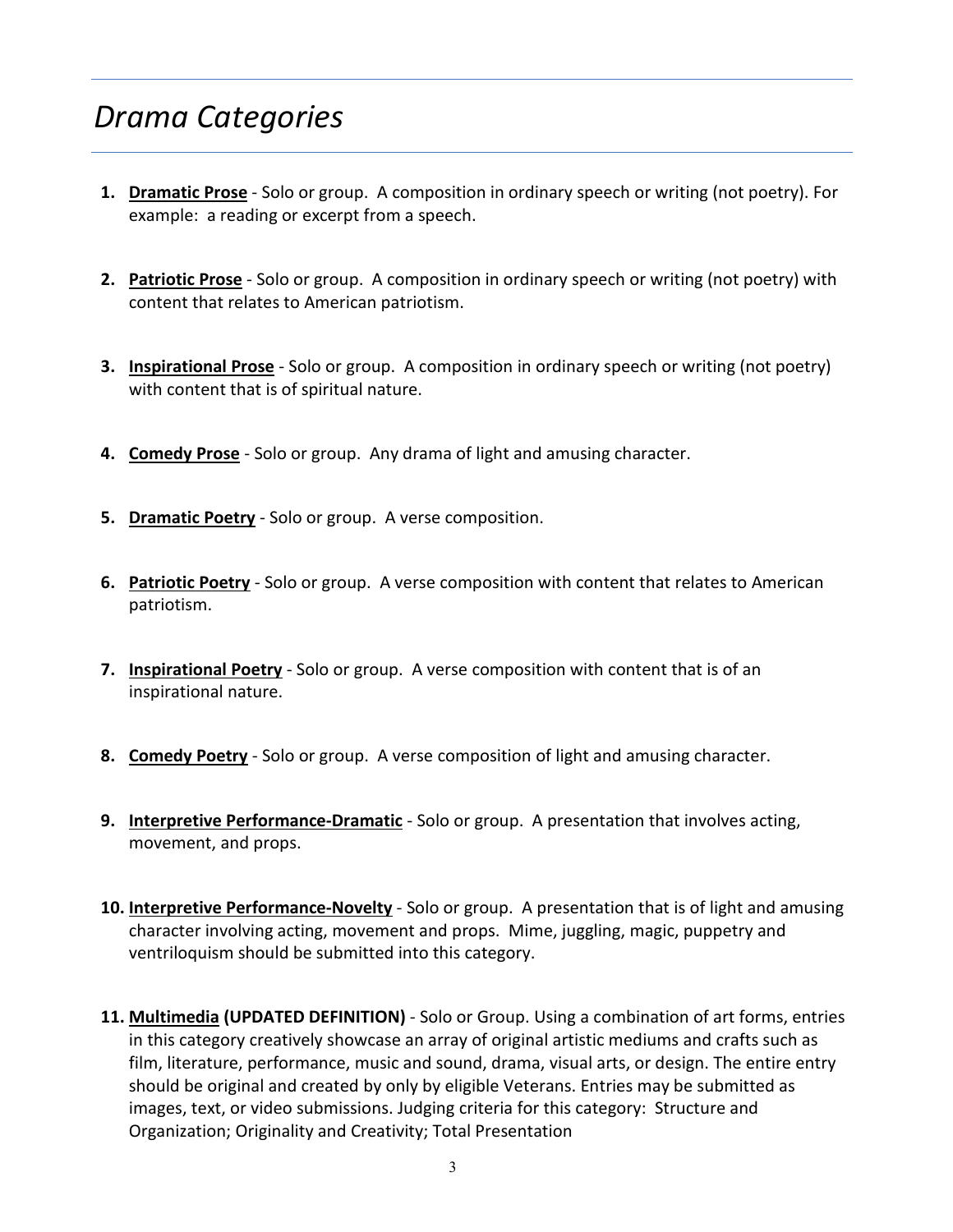**12. Special Recognition** - Solo or group. Existing or original. Entries that recognize individuals who exhibit creative expression through the use of drama while possessing significant physical or psychological limitations. The intent of this category is to reinforce the concept of the arts as therapy, where an individual uses artistic expression to facilitate successful treatment outcomes. Multimedia entries are allowed in this category.

Entries in this category **MUST** also include:

- **A Word document containing a typed statement/narrative** (25 to 225 words) composed by a VA staff person or the Veteran explaining why the Veteran is deserving of special recognition. **Entries submitted without a write-up will not be judged.**
- Consent form 10-3203 and 10-5345 (included in this handbook) must be signed and dated by the Veteran. The staff contact person submitting the entry for the Veteran should safeguard the signed consent forms at their VA facility.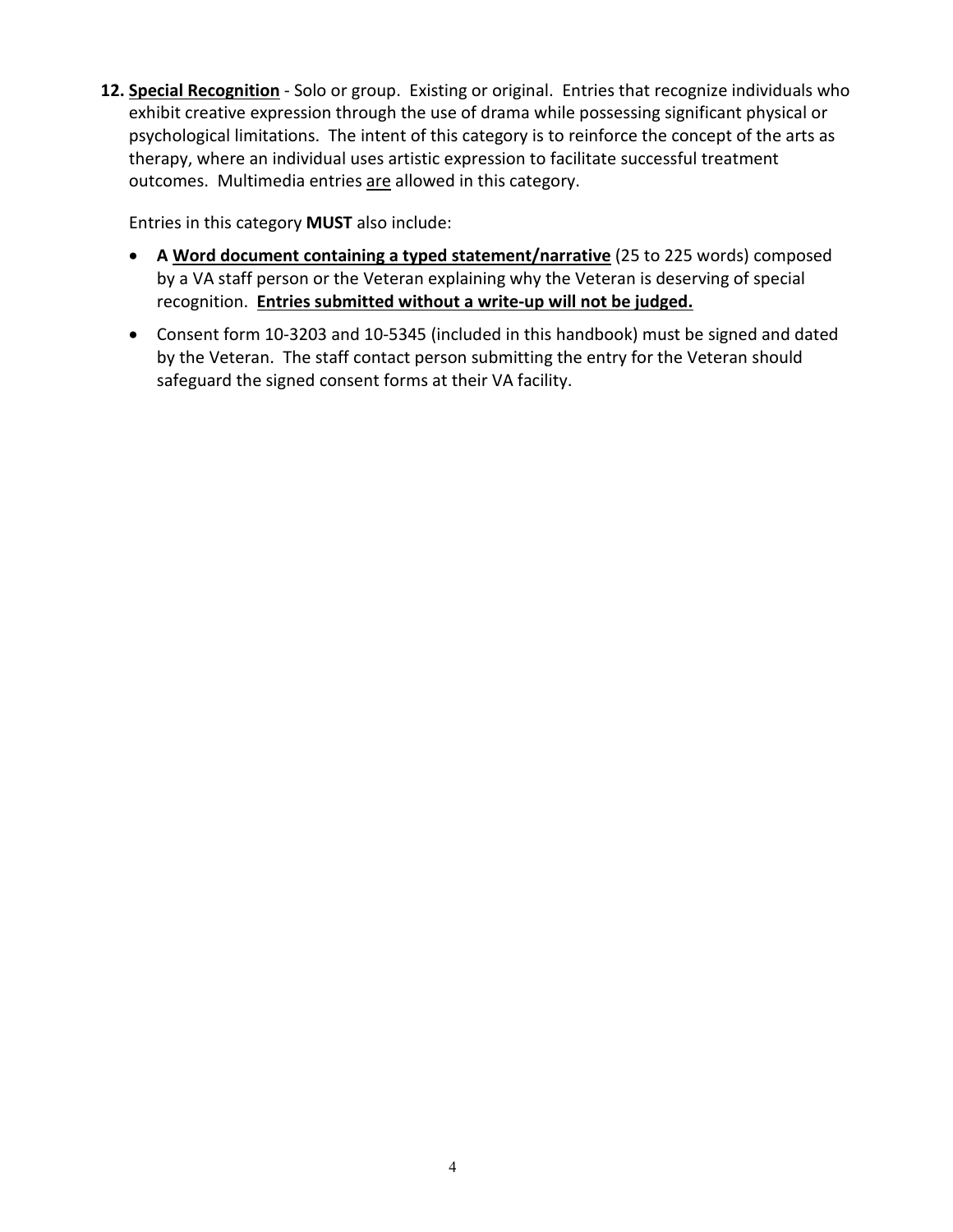# *Sample Drama Judging Criteria*

### **Sample Drama Judging Score Sheet**

| Category Number: | Category Name: |
|------------------|----------------|
| Title of Entry:  |                |

| <b>CRITERIA</b>       | <b>POINTS</b> |  |  |   |  |   |  |  |   |    |
|-----------------------|---------------|--|--|---|--|---|--|--|---|----|
| <b>Stage Presence</b> | 9<br>b        |  |  |   |  |   |  |  |   | 10 |
| <b>Expressiveness</b> |               |  |  |   |  | b |  |  | 9 | 10 |
| Creativity            |               |  |  | 4 |  | h |  |  | 9 | 10 |
| Interpretation        |               |  |  | Δ |  | h |  |  | 9 | 10 |

| <b>Multimedia</b>                   |  |  |   |   |    |
|-------------------------------------|--|--|---|---|----|
| <b>Structure &amp; Organization</b> |  |  |   | ပ | 10 |
| <b>Originality &amp; Creativity</b> |  |  |   |   | 10 |
| <b>Total Presentation</b>           |  |  | o |   | 10 |

#### **TOTAL SCORE** \_\_\_\_\_\_\_

 **TOTAL SCORE** \_\_\_\_\_\_\_

\*Note: References to diagnosis and explanations of emotional or personal content related to the entry or Veteran will not be read or communicated to the national judges. The exception to this rule is an entry submitted into a category that require a write-up.

## *How to Submit Entries to the National Competition*

### National Competition Entry Submission Process – Arts4Vets App

Entries may be submitted **only by facility staff contact persons** to the national level of the competition using the Arts4Vets App.

Non-VA Staff from other government Veteran medical facilities will not have upload access to the Arts4Vets App and may continue submit entries in other ways. Please reach out to the National Director or division chairpersons to coordinate.

Veterans will not be able to submit their own entries through to the national level of competition or directly into the Arts4Vets App. They must work with the VA facility where they are enrolled and meet the local competition deadline dates.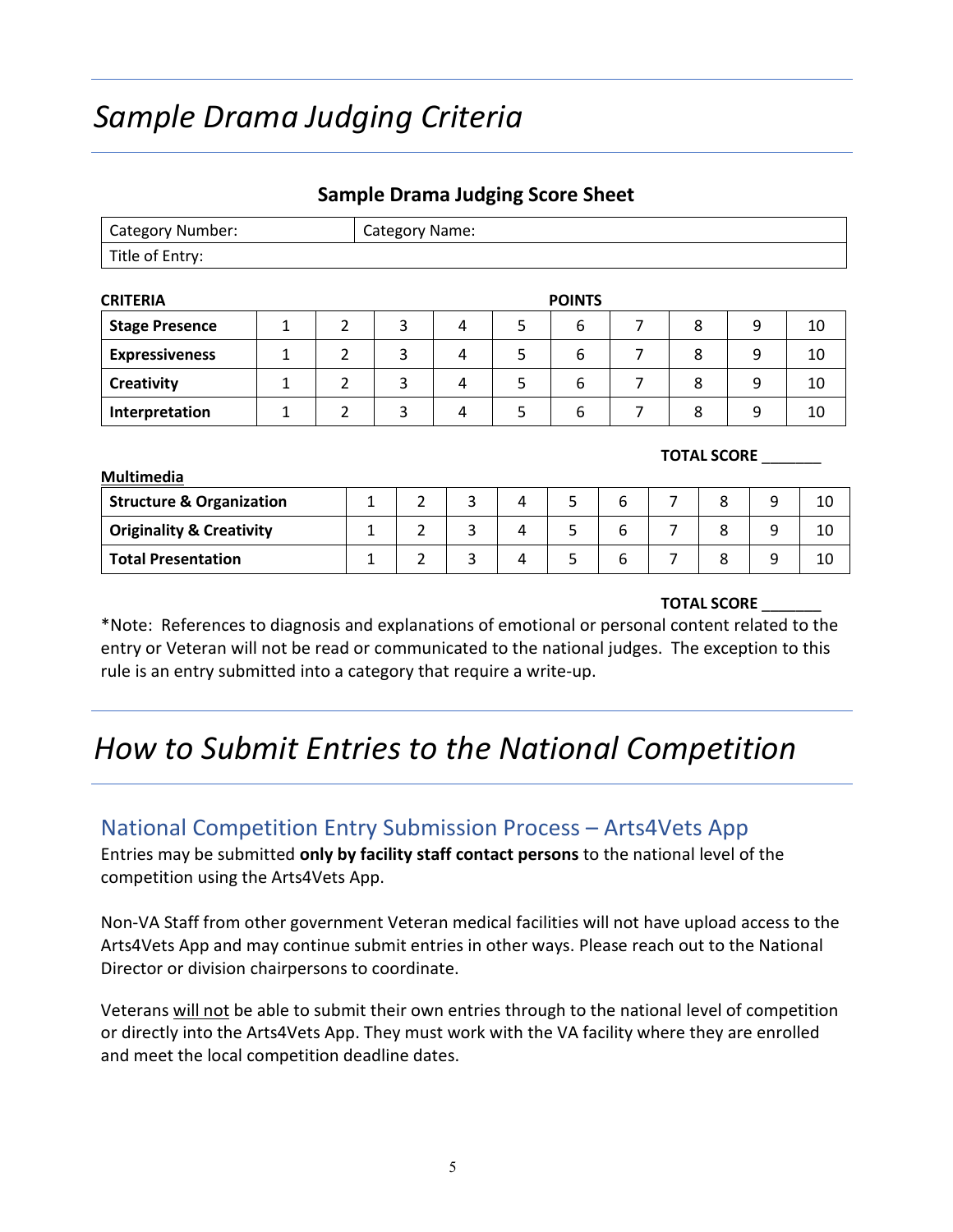### *Drama Division Entry Form*

#### **Multimedia entries - use the entry form on page 53.**

**VA Staff:** Obtain additional Veteran contact information to notify Veteran(s) of the competition results.

| Category Number and Name:             |           |
|---------------------------------------|-----------|
| Title of Entry:                       |           |
| Was the entry written by the Veteran? | YES or NO |

#### **Solo Entry**

| Veteran Name:   |  |
|-----------------|--|
| Veteran E-mail: |  |

#### **Group Entry**

| Group Name:                  |  |
|------------------------------|--|
| Number of Veterans in Group: |  |

#### **Group Members**

| <b>First Name</b> | <b>Last Name</b> | Email | <b>Phone Number</b> |
|-------------------|------------------|-------|---------------------|
|                   |                  |       |                     |
|                   |                  |       |                     |
|                   |                  |       |                     |
|                   |                  |       |                     |
|                   |                  |       |                     |

**File Name:** Files uploaded to the new Arts4Vets App will automatically be renamed to coordinate with the entry data. For local competition purposes, it is suggested to name the files in a way that works best for the local staff contact person(s). Suggestion: Division-Cat.#-Title of piece-vet initials

**Veterans: By submitting entries into the competition, you are confirming the following statement is true:** I/we have read all the rules for the division in which I/we am/are entering. If my/our entry places first at the national level, I/we understand that I/we will be invited to attend the National Veterans Creative Arts Festival. It is required that I/we attend and participate in rehearsals for the entire event.

#### **VA Staff Checklist:**

- Veteran meets the competition eligibility criteria
- Veteran is approved to enter the NVCA Competition as a representative of this VA facility
- Veteran has signed the necessary consent forms (10-3203 and if necessary, 10-5345)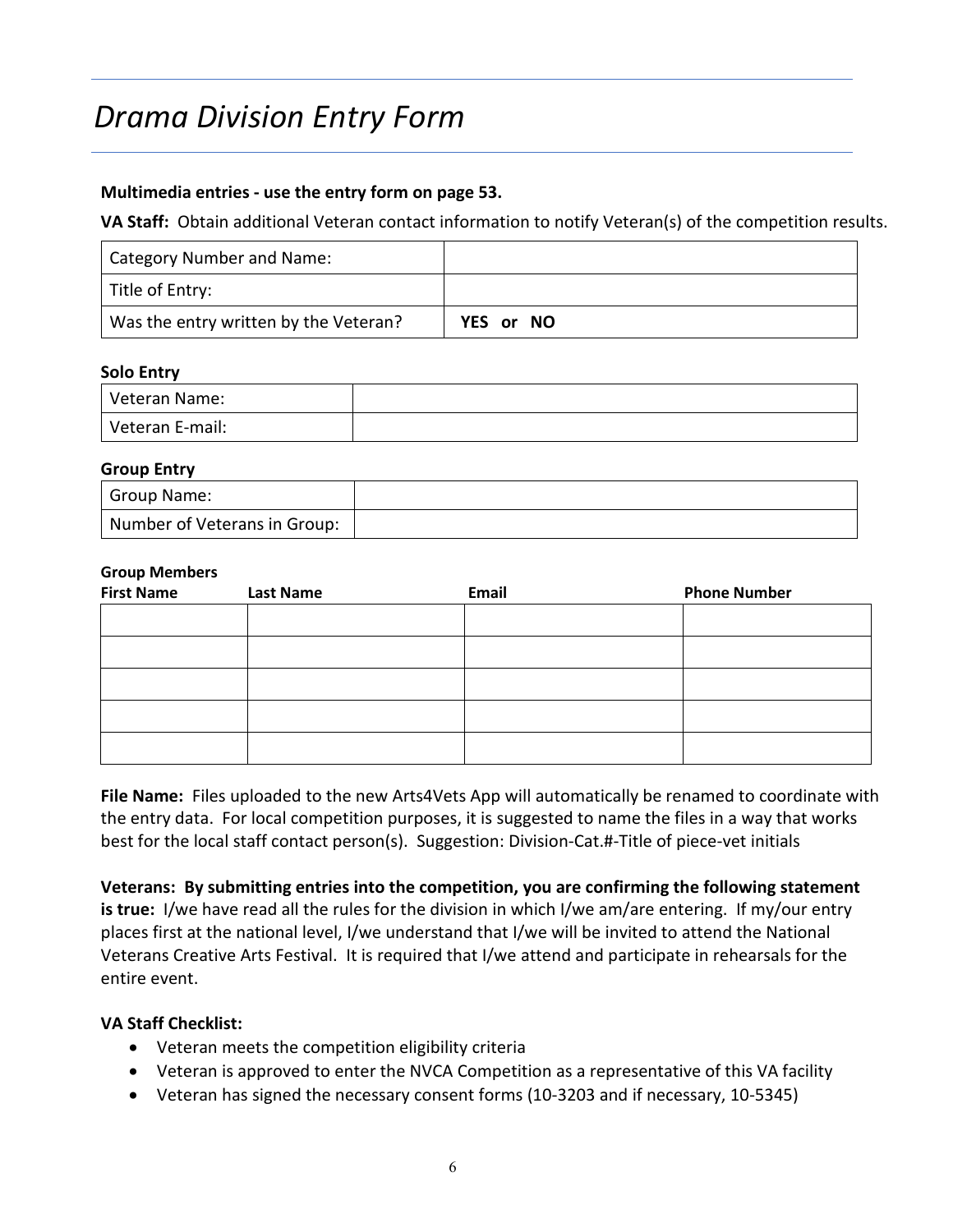# *Drama Division - Multimedia Entry Form*

#### **VA Staff:** Obtain additional Veteran contact information to notify Veteran(s) of the competition results.

| Category Number and Name: | <b>11-MULTIMEDIA</b> |
|---------------------------|----------------------|
| Title of Entry:           |                      |

#### **Solo Entry**

| Veteran Name:   |  |
|-----------------|--|
| Veteran E-mail: |  |

#### **Group Entry**

| Group Name:                                                      |  |
|------------------------------------------------------------------|--|
| Number of Veterans in Group:                                     |  |
| Indicate Veteran First and Last Names, Emails and Phone Numbers: |  |
|                                                                  |  |
|                                                                  |  |
|                                                                  |  |

#### **ENTRY CONTENT**

If using photos or video in the multimedia presentation, they must be original photos and original videos taken by the Veteran(s) or public domain. If the source is public domain, cite the source:

Public domain sources:

**File Name:** Files uploaded to the new Arts4Vets App will automatically be renamed to coordinate with the entry data. For local competition purposes, it is suggested to name the files in a way that works best for the local staff contact person(s). Suggestion: Division-Cat.#-Title of piece-vet initials

**Veterans - By submitting entries into the competition, you are confirming the following statement is true:** I/we have read all the rules for the division in which I/we am/are entering. If my/our entry places first at the national level, I/we understand that I/we will be invited to attend the National Veterans Creative Arts Festival. It is required that I/we attend and participate in workshops and/or rehearsals for the entire event.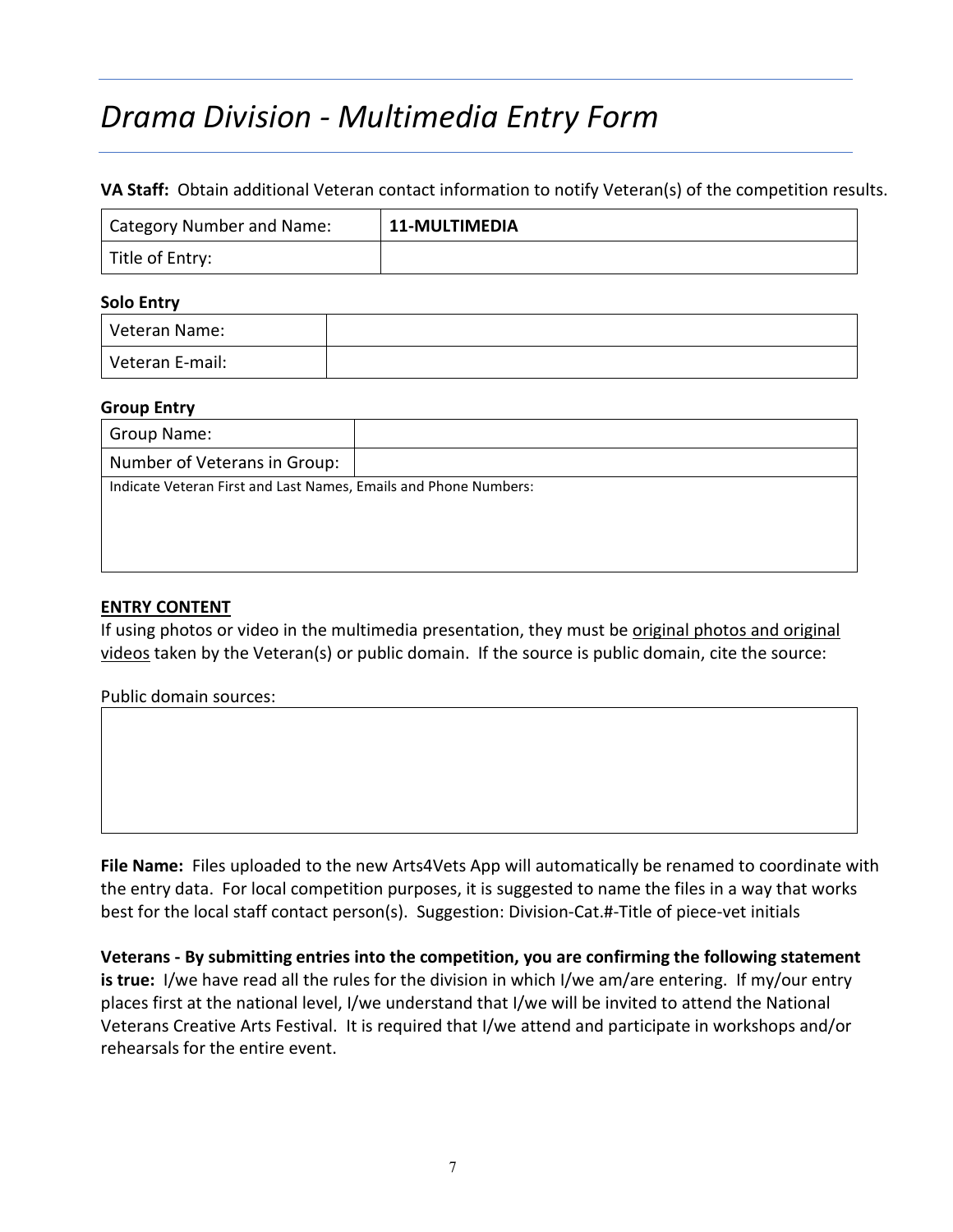#### **EACH VETERAN MUST SIGN FORM 10-3203 TO COMPETE IN THE LOCAL AND NATIONAL LEVEL**

**CREATIVE ARTS COMPETITIONS.** The signed form should not be submitted to the Arts4Vets App for national competition judging. The signed form must be safeguarded at the Veteran's VA facility.

### $\mathbf{\Sigma}$  Department of Veterans Affairs

### **CONSENT FOR PRODUCTION AND USE OF VERBAL OR WRITTEN STATEMENTS, PHOTOGRAPHS, DIGITAL IMAGES, AND/OR VIDEO OR AUDIO RECORDINGS BY VA**

**NAME OF INDIVIDUAL WHOSE STATEMENT, LIKENESS, OR VOICE IS REQUESTED**

**NOTE:** The execution of this form does not authorize production or use of materials except as specified below. The specified material may be produced and used by VA for authorized purposes identified below, such as education of VA personnel, research activities, or promotional efforts. It may also be disclosed outside VA as permitted by law and as noted below. If the material is part of a VA system of records, it may be disclosed outside VA as stated in the "Routine Uses" in the "VA Privacy Act Systems of Records" published in the Federal Register.

The purpose of this form is to document your consent to the Department of Veterans Affairs' (VA) request to obtain, produce, and/or use a verbal or written statement or a photograph, digital image, and/or video or audio recording containing your likeness or voice. By signing this form, you are authorizing the production or use only as specified below.

You are NOT REQUIRED TO CONSENT TO VA's REQUEST to obtain, produce, and/or use your statement, likeness, or voice. Your decision to consent or refuse will not affect your access to any present or future VA benefits for which you are eligible.

You may rescind your consent at any time prior to or during production of a photograph, digital image, or video or audio recording, or before or during your provision of a verbal or written statement. You may rescind your consent after production is complete if the burden on VA of complying with that request is not unreasonable considering the financial and administrative costs, the ease of compliance that number of parties involved, and **the Veteran's VA facility and the Dept. of VA Office of National Veterans Sports Programs & Special Events.**

The photograph, digital image, and/or video or audio recording will be produced while I am (describe the activity or situation) (*To Be Completed by the Department of Veteran Affairs, if applicable)* 

**A participant in an adaptive sport or creative arts therapy program sponsored by the Veteran's VA facility and the Office of National Veterans Sports Programs and Special Events (NVSP&SE) and the American Legion Auxiliary.**

#### **Check at least one of the following (to be completed by VA)**

I hereby voluntarily and without compensation authorize Department of Veterans Affairs NVSP&SE and/or the Veteran's VA facility to produce a photograph, digital image, and/or video or audio recording of me (or of the above named individual if the individual is legally unable to give consent).

 $\vert X \vert$  I hereby voluntarily and without compensation authorize Department of Veterans Affairs NVSP&SE and/or the Veteran's VA facility to obtain or use a verbal or written statement from me (or the of the above named individual if the individual is legally unable to give consent).